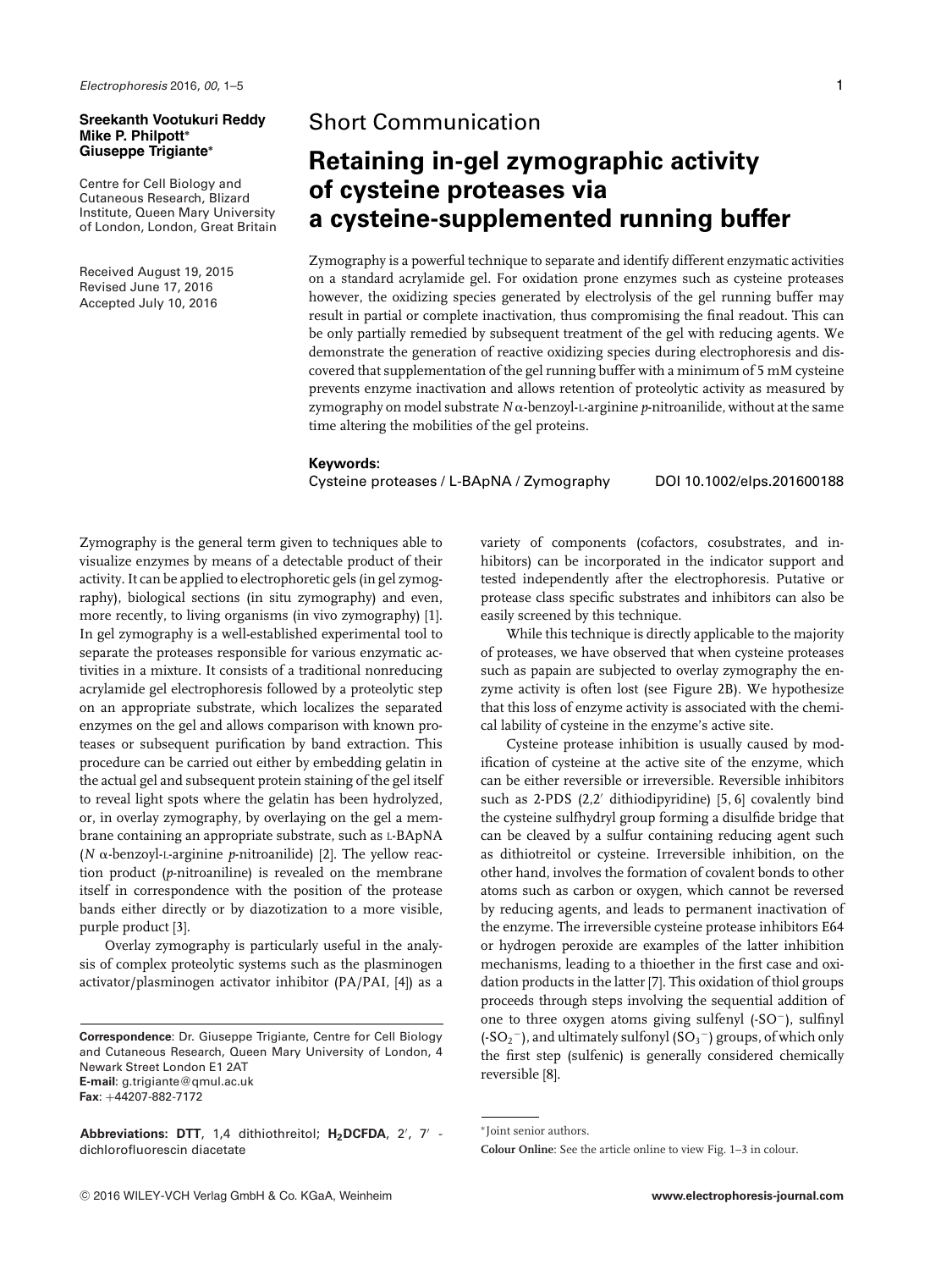

Figure 1. (A) The cellular ROS probe H<sub>2</sub>DCFDA and its chemical conversion to the soluble form H<sub>2</sub>DCF. (B) Measured fluorescence showing increased ROS in the anodic native gel tank running buffer compartments compared to cathodic and control fresh buffer. Statistical analysis was carried out using Student's *t*-test (\*\*\*  $p < 0.001$ ). Data are representative of the mean  $\pm$  SEM for  $n = 3$  experiments.

We decided to investigate whether cysteine protease inactivation during electrophoresis was a result of oxidation by means of the radical oxygen species probe 2', 7' dichlorofluorescin (H<sub>2</sub>DCFDA), a nonfluorescent compound which yields 2', 7' dichlorofluorescein following oxidation. The commercial probe contains two additional acetyl groups, which are normally removed by widespread cellular carboxylesterases [9] and cause the accumulation of the hydrophilic species dichlorofluorescin in the cell. We chemically removed these groups by preliminary alkaline hydrolysis of  $H_2$ DCFDA in NaOH 0.01 M (Fig. 1A) as previously described [10]. We then ran acidic (reverse polarity) native electrophoresis on an unloaded gel at 200 V for 120 min with a running buffer having the following composition:  $0.35$  M  $\beta$ -alanine,  $0.14$  M acetic acid, pH 4.3 (described on The Wolfson Centre for Applied Structural Biology website, [http://wolfson.huji.ac.il\)](http://wolfson.huji.ac.il).

After electrophoresis we extracted 90  $\mu$ L of buffer from the anodic (top), cathodic (bottom) compartment, or control running buffer not used in the run and added 10  $\mu$ L of hydrolyzed probe. Following incubation for 1 h in the dark at room temperature, fluorescence was read at 485 nm excitation/528 nm emission wavelengths on a Synergy HT plate reader. Results (Fig. 1B) indicate that the electrolysis of the running buffer results in a significant twofold increase in

reactive oxidative species in the anodic side, which could in turn inactivate cysteine proteases since the proteins are initially loaded within this compartment.

Having established that electrophoresis was able to generate oxidative species that are probably liable for the enzymatic inactivation of cysteine protease activity, we sought ways to mitigate oxidation. Oxidative inactivation of cysteine proteases is a well-described phenomenon and in order to reverse this inactivation and allow zymography previous workers have used the reducing agent 1,4 dithiothreitol (DTT) that is added to the membrane at the detection step [2]. However, this would only reactivate the enzyme fraction that had been reversibly inactivated and thus only achieve partial reactivation.

In order to maximize assay sensitivity we therefore decided to investigate whether it could be possible to prevent the oxidation from taking place altogether by supplementing the gel running buffer with cysteine, so as to create a reducing environment that would prevent oxidation. Free cysteine is a good reducing agent  $(E_0 = -0.34 \text{ V})$  [11] and being more easily accessible in solution than the cysteine in the enzyme active site it should ideally react preferably with the oxidizing species. We employed papain, bromelain, and ficin (Sigma) as widely used cysteine proteases and a crude papaya extract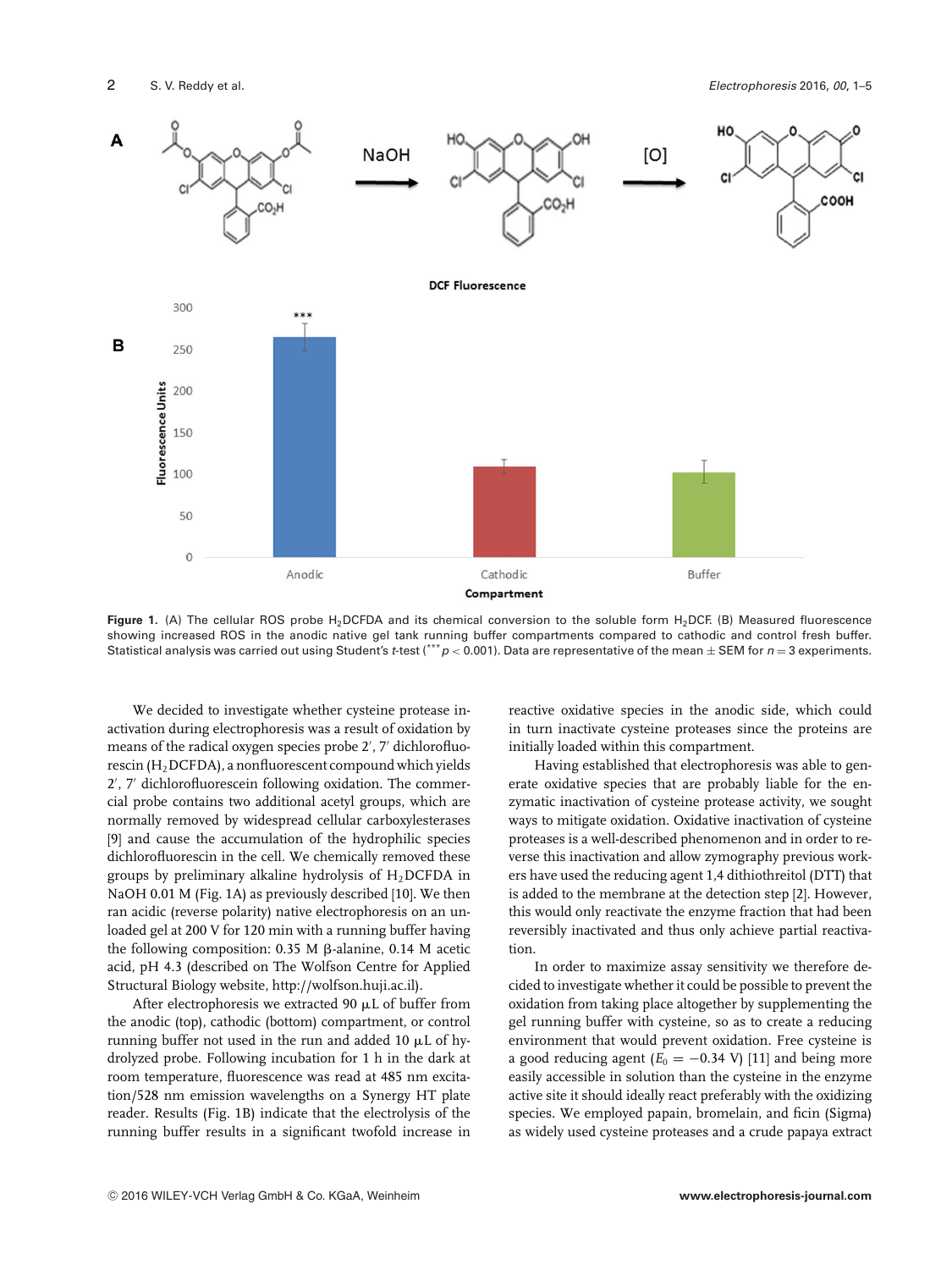

Figure 2. (A–C) Native gel run of papain (Pa), bromelain (Br), and ficin (Fi) in buffer 0.35 M <sub>B</sub>-alanine, 0.14 M acetic acid, pH 4.3. (A) Coomassie stain, (B) zymography from same gel, and (C) zymography with DTT posttreatment of gel. (D, E) Coomassie stain, and zymography of a native gel run of same enzymes but in buffer 0.35 M  $\beta$ -alanine, 0.14 M acetic acid, pH 4.3 containing 25 mM cysteine. (F–I) Coomassie stain and zymography of concentrated (i, left lanes) and pure (ii, right lanes) papaya extract run in buffer above with cysteine (F, G) or without cysteine (H, I). (J) Densitometric quantification of papain zymography bands under various conditions. Statistical analysis was carried out using Student's *<sup>t</sup>*-test (\*\*\**<sup>p</sup> <sup>&</sup>lt;* 0.001). Data are representative of the mean <sup>±</sup> SEM for *<sup>n</sup>* <sup>=</sup> 3 experiments.

(obtained by pulping and filtering the flesh of ripe fruit) and its evaporated  $5\times$  concentrated form as realistic biological samples. The commercial enzymes were dissolved in water at 10 mg/mL, while the papaya extract used as such, and mixed 1:4 with native gel sample buffer (K acetate pH 6.8 50 mM, glycerol 35%, methyl green 0.01%). In parallel we also ran samples with 25 mM cysteine in the loading buffer.

Aliquots (30  $\mu$ L) of both dilutions were then loaded in lanes on a native PAGE gel and run under reverse polarity (anode to cathode) for 120 min at 200 V in one of two running buffers:  $0.35$  M  $\beta$ -alanine,  $0.14$  M acetic acid, pH 4.3 as described above or 0.35 M ß-alanine, 0.14 M acetic acid, pH 4.3 with the addition of 25 mM cysteine. One half of the gel was then directly stained with Colloidal Coomassie Blue (Invitrogen) and the other used for zymography.

Zymography was carried out according to the procedure in [2] with some modifications. Briefly, a nitrocellulose membrane was soaked in a 1.2 mg/mL L-BApNA solution in water. The membrane was subsequently left to air dry for 5 min and

then laid on top of the acrylamide gels soaked in their respective running buffer (0.35 M  $\beta$ -alanine, 0.14 M acetic acid, pH 4.3 with or without 25 mM cysteine). Two additional experiments were carried out in which membranes were soaked in 0.35 M  $\beta$ -alanine, 0.14 M acetic acid, pH 4.3 buffer with either 10 mM DTT or 25 mM cysteine. All nitrocellulose membranes were then incubated in a closed chamber for 1 h. The membrane was again left to dry for 5 min and the *p*-nitroaniline visualized by diazotization.

Diazotization followed the protocol in [3]: The membrane was soaked in turn for 5 min in a sodium nitrite solution (1 mg/mL in 1 M HCl), then an ammonium sulfamate solution (5 mg/mL in 1 M HCl) and finally a NNED (*N*-(1-naphthyl)-ethylenediamine dihydrochloride) (Sigma) (0.5 mg/mL in 48% v/v ethanol/water), for about 1 min until any diazotized *p*-nitroaniline became clearly visible as purple bands.

Figure 2A shows the control Coomassie staining of a typical protease gel run in  $0.35$  M  $\beta$ -alanine,  $0.14$  M acetic acid,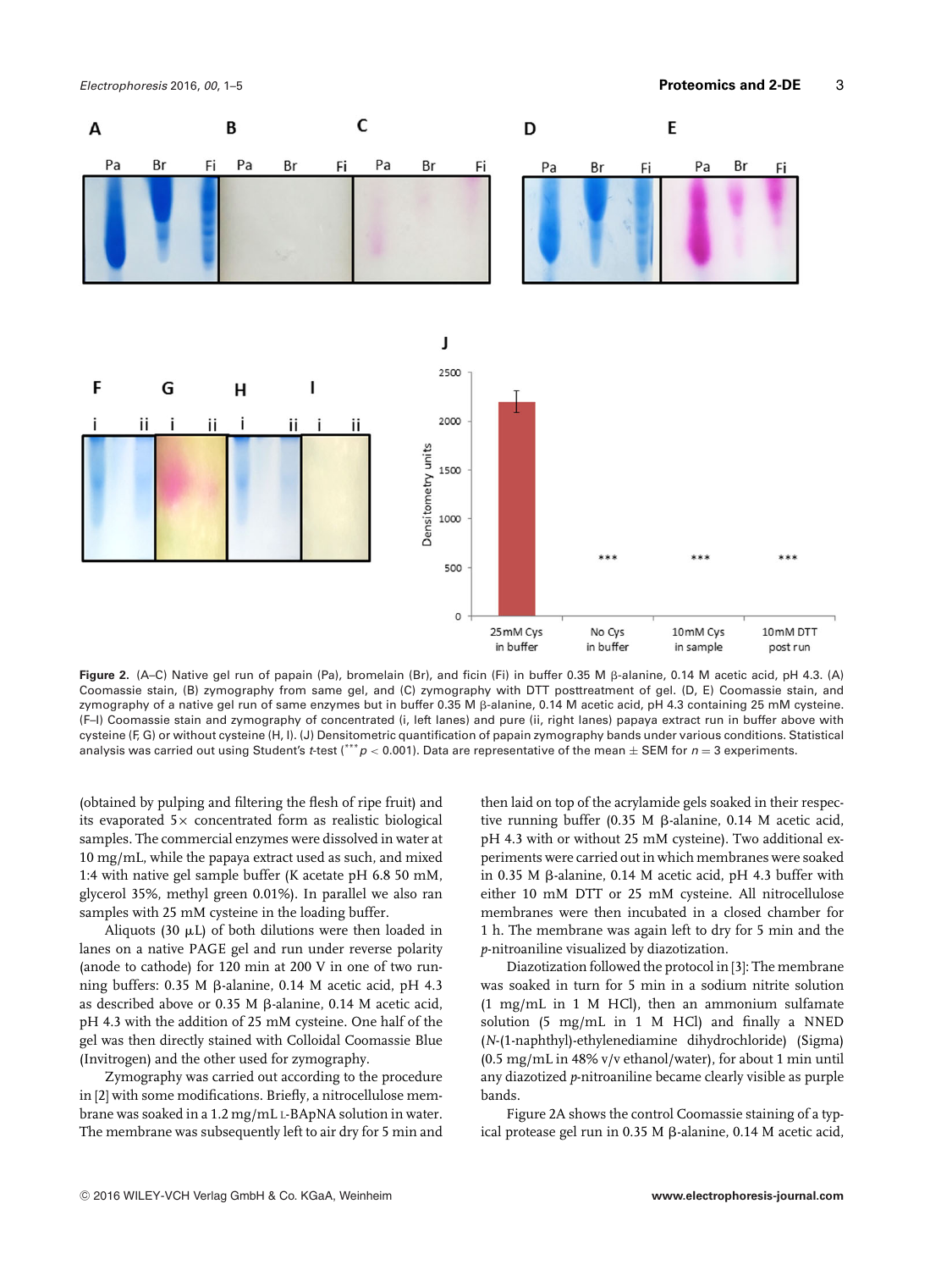

 $0<sub>m</sub>M$  $2mM$  $1mM$ 5mM

B

**Figure 3.** (A) Quantification of papain zymography band intensity with increasing amounts (0–25 mM) of cysteine supplemented to the running buffer. Statistical analysis was carried out using Student's *<sup>t</sup>*-test (\*\*\**<sup>p</sup> <sup>&</sup>lt;* 0.001). Data are representative of the mean <sup>±</sup> SEM for *n* = 3 experiments. (B) Representative zymographies from same run. (C) Rf values (defined as the ratio between migration distances of protein and front) for papain, bromelain, and ficin measured for the fastest component in each lane native gels run with or without 5 mM cysteine supplementation in the buffer.

pH 4.3. Figure 2B and C shows the zymography bands obtained from the same gel directly (B) or with DTT post treatment (C). Figure 2D and E show similar results (Coomassie staining and zymography) obtained using  $0.35$  M  $\beta$ -alanine, 0.14 M acetic acid, pH 4.3 buffer supplemented with 25 mM cysteine. This resulted in much stronger bands, thus proving the protective effect of cysteine on papain activity. The fuzziness of the observed bands is most likely due to the grade of the commercial enzymes, which are derived from crude latexes and known to consist of a mixture of proteases resulting in several bands. Figure 2F–I displays an equivalent result carried out on crude papaya extracts both pure and concentrated. The difference in intensities was quantified via densitometry of the zymography bands for the papain analysis with the GelPro 32 software, confirming the significance of cysteine in the running buffer (Fig. 2J). It is evident that posttreatment

with either DTT or cysteine only rescued a minor amount of the enzymatic activity suggesting that most of the inactivation undergone during the run is irreversible. Under the same conditions pretreatment of the protein by supplementation of the loading buffer with cysteine had no protective effect. Zymography on both crude extracts was only successful when running the gel in cysteine-supplemented buffer.

We next carried out a dose study to identify the minimum effective cysteine concentration needed to preserve enzyme activity. Figure 3A and B shows the intensity of the papain zymography bands obtained under a range of cysteine concentrations in the running buffer and the bands themselves. We thus identified 5 mM as the optimal concentration required to prevent enzyme inactivation. We finally verified that cysteine supplementation does not change the Rf values of papain, bromelain, or ficin (Fig. 3C).